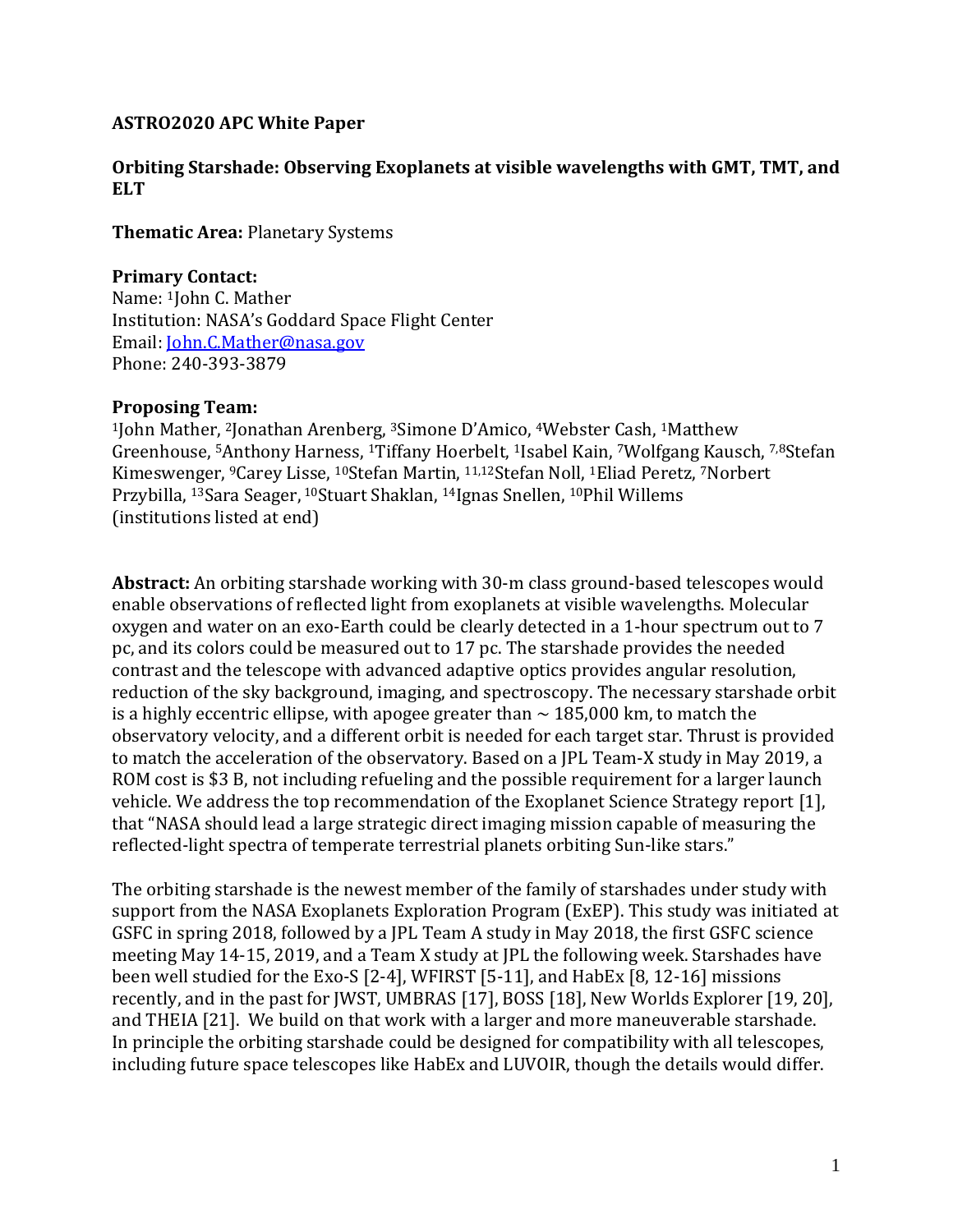**1. Introduction:** An orbiting starshade would enable ground-based telescopes to observe reflected light from Earth-like exoplanets around sun-like stars. With visible-band adaptive optics, angular resolution of a few milliarcseconds, and collecting areas far larger than anything currently feasible for space telescopes, this combination has the potential to open new areas of exoplanet science. An exo-Earth at 5 pc would be 50 resolution elements away from its star, making detection unambiguous, even in the presence of very bright exozodiacal clouds. Earth-like oxygen and water bands near 700 nm could be recognized despite terrestrial interference, with a continuum signal-to-noise ratio of 17 for a 2700 sec exposure and  $R = \lambda/\delta\lambda = 150$ .

Where did we come from, and are we alone? How do planetary systems form and evolve? Are there planetary systems resembling ours: small rocky planets, an asteroid belt, gas giants, ice giants, and a Kuiper belt? Are there exoplanets similar to Earth, and are there signs of life elsewhere? Are there surface features and weather? To answer these questions, we wish to:

- Obtain multicolor images of entire planetary systems, including outer planets,
- Obtain precise orbits,
- Measure the time dependence of brightness, colors, and spectra,
- Obtain planetary spectra, with spectral resolution optimized for each planet, sensitive to key molecular species (water, oxygen, methane),
- Observe the structure of exo-zodiacal dust clouds (warm and cold), and find planets in bright dust clouds,
- Observe enough targets to probably find an Earth-like planet, since solar system analogs may be rare.

Given the one known example of life, we should look for Earths around Sun-like (F, G, K) stars [1]. While Habitable Zone (HZ) planets around small M stars can be studied with the transit technique, the host stars are very different from ours, with major coronal activity.

**2. Key Measurement Objectives:** The key measurement objective is to image ~ 12 nearby exoplanetary systems, and obtain orbits and spectra of their planets, in a  $\sim$  3-year prime mission, at visible wavelengths including molecular bands of oxygen, water, and methane. The wavelength range is set by Earth's atmospheric transmission and emission, by the wavelengths of exoplanet molecular bands, and by the maximum size of the starshade. Exoplanet colors can immediately be compared with known solar system objects [22, 23]. Earth stands out in the color-color plot (350/550, 850/550) based on the EPOXI mission data [22], but spectroscopy will always be required.

If we can observe 12 targets, and the fraction of stars having  $\sim$  Earth-size planets in the habitable zone is  $\eta_{\theta} = 0.2$ , then there would be  $12 \times 0.2 = 2.4 \pm 1.6$  potential Earths suitable for molecular spectroscopy within 7 pc, and we could begin to answer the question of whether they have an atmosphere like ours. Some would be hidden behind the starshade during observations, so this is not a yield calculation. The signature of the exo-molecules would be increased equivalent widths in their absorption bands, above the widths due to telluric interference.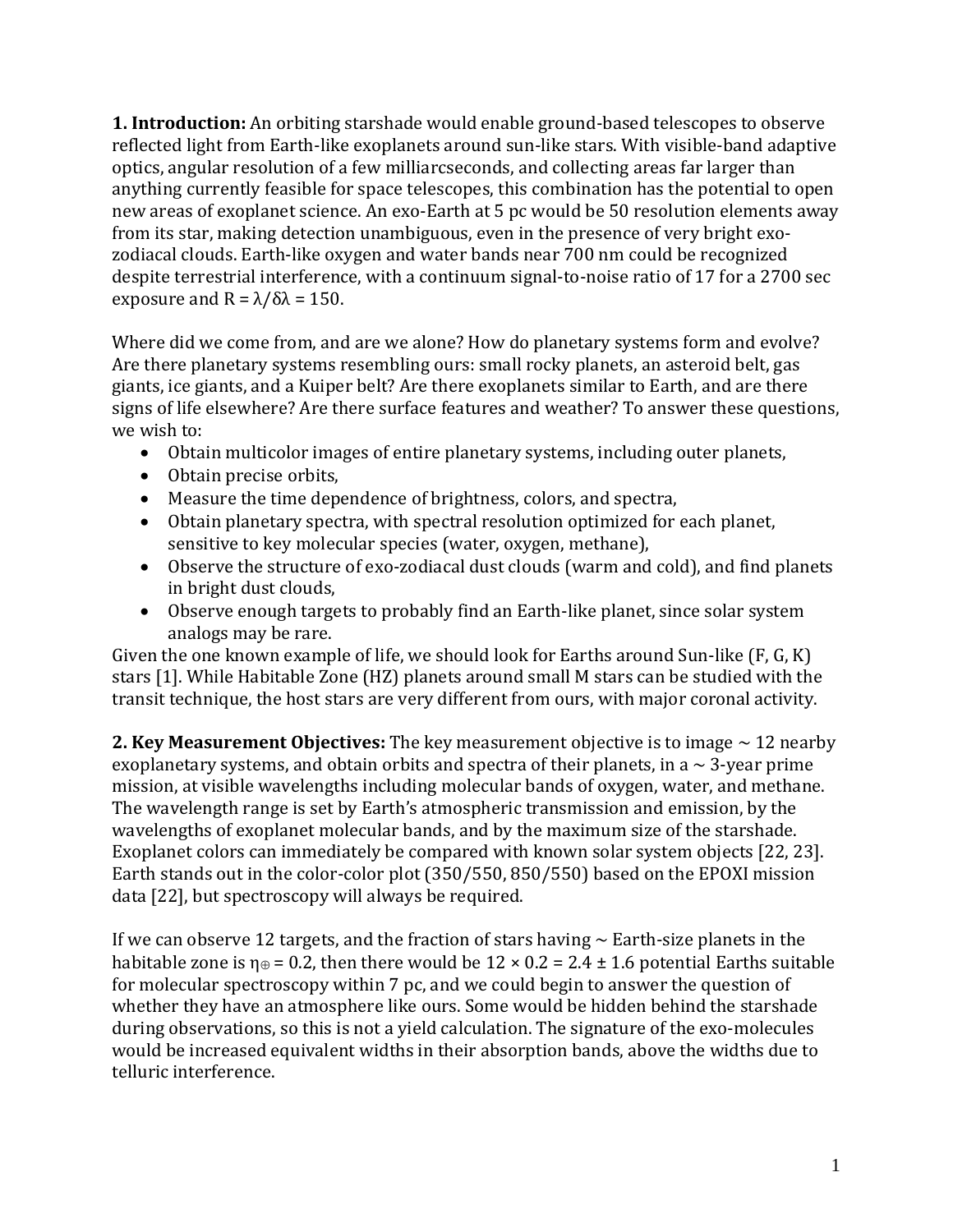

*Figure 1. Solar System colors by Crow et al., 2011*

**2.1 Imaging:** The sensitivity and IWA (inner working angle) are sufficient to image a solar system with Venus, Earth, and Mars out to 17 pc in 20 minutes. The IWA is the apparent radius of the starshade seen from the telescope. It is also the angle at which the exoplanet shadow crosses the center of the telescope primary, and the collecting area is cut by about half. If we achieve an IWA of 0.049" there would be  $\sim$ 177 such targets. The telescope response is calculated from the image quality of adaptive optics (Strehl ratio). The telescope resolves the shape of the petals, but the starshade is not in the far field, so its image is blurred. The sensitivity calculation includes the sky background at the telescope, and diffuse light from reflected

Earthshine and diffracted starlight from the starshade. With the high angular resolution of large ground-based telescopes, contrast against bright exo-zodiacal clouds is increased in proportion to the square of the aperture; this could be important in the planetary systems with very high exozodiacal brightness, or very clumpy dust.



*Figure 2. L: Solar System with V=6 star at 17 pc, 20 min exposure, 400-700 nm, exozodi=5x solar system value, system inclined 60°, with Earthshine from 99 m starshade. Mars is at 1:00, Venus at 2:00, Earth at 7:30. R: same with different angular scale. Jupiter and Saturn are at 2:00 and 8:00. Assumed Strehl 0.7, δθ= 3 milliarcsec, seeing disk 0.5". Venus is near IWA.*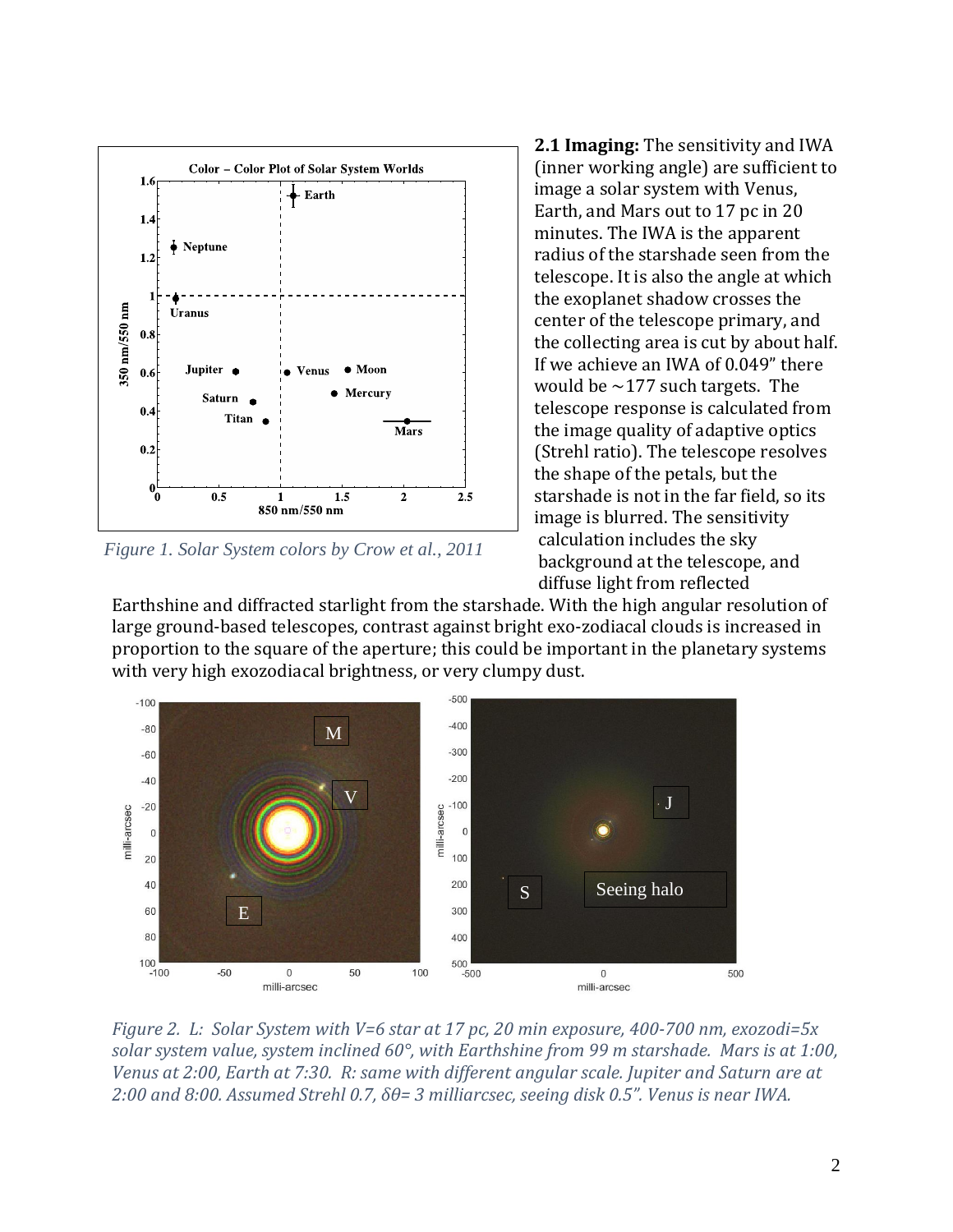**2.1.1 Planetary Orbits:** We need at least three observations to determine an orbit [24, 25]. For M and K stars with small HZs, the orbit may be determined from a single month-long visit. For F and G stars two or three observations up to a month apart in a single visit, plus another 6 months later, may suffice, but would reduce the number observed per year. Precise radial velocity measurements in advance would be extraordinarily valuable.

**2.1.2 Time Dependence:** We seek evidence of planetary rotation, weather, and surface features by comparing observations at different times. We have a choice of starshade orbit period, as short as 4 days, providing observations of minutes to  $\sim$  1 hour spaced over an observing window of a month or more. Small variations of colors and brightnesses should be evident and molecular spectra may also change.

**2.2 Spectroscopy:** With the 39 m ELT, we obtain an R=150 visible spectrum of an Earth at 5 pc with a continuum SNR  $\sim$  17 in 2700 sec around 700 nm, reduced to  $\sim$  5 for a 3600 sec exposure at 10 pc. If the measured equivalent widths of the molecular absorption bands are significantly greater than the same bands for the star alone, then exoplanet molecules are detected. Systematic errors are suppressed because: 1) The starshade blocks the starlight geometrically, with high contrast, and the dynamic range is low at the location of the exoplanet image. There is no need to measure a parts-per-million change in brightness as in transit spectroscopy, and no need to suppress the starlight speckles with an actively adjusted coronagraph. For the ELT, an Earth at 5 pc is brighter than the sky background throughout much of the visible band, and we can bring other diffuse backgrounds down to comparable levels. 2) The planetary image is separated by  $\sim$  50  $\lambda$ /d from the star for an Earth around a Sun at 5 pc. 3) The atmospheric transmission is measured concurrently with the same spectrometer, using a beacon on the starshade. 4) Reflected Earthshine is diffuse because the starshade is not in focus, and can be compensated by comparing the planet location with neighboring pixels.

We used the online PSG planetary spectrum generator [26], which includes multilayer atmospheres, high resolution spectrum line modeling, and radiative transfer. We propagated the spectra through the Earth's atmosphere using ESO models for Paranal, using ESO models for atmospheric transmission and night-sky radiance (dominated by airglow) at Cerro Paranal (27, 28), and included detector noise, [27, 28], as well as diffuse contributions from reflected Earthshine. In a model exo-Earth, the absorption bands are stronger than for our atmosphere near the zenith, because of the increased path length for the reflected light. Hence, there are portions of each molecular band where the Earth's atmosphere is partially transparent, and the exoplanet is partially absorbing. We detect both oxygen and water if present with concentration and atmospheric pressure like ours, despite terrestrial interference. The molecular lines are collision-broadened, and the opacity in the line wings is proportional to the product of column density and collision rate [29]. Additional factors include high winds, Doppler shifts, and fast rotation. A present-day Earth could be easily recognized, but an atmosphere with low pressure, or with high clouds and haze, would not show terrestrial molecules.

**2.3 Target Numbers:** Fuel is required to hold the starshade on the line of sight from telescope to star, and to change to a different target star. The rocket equation limits the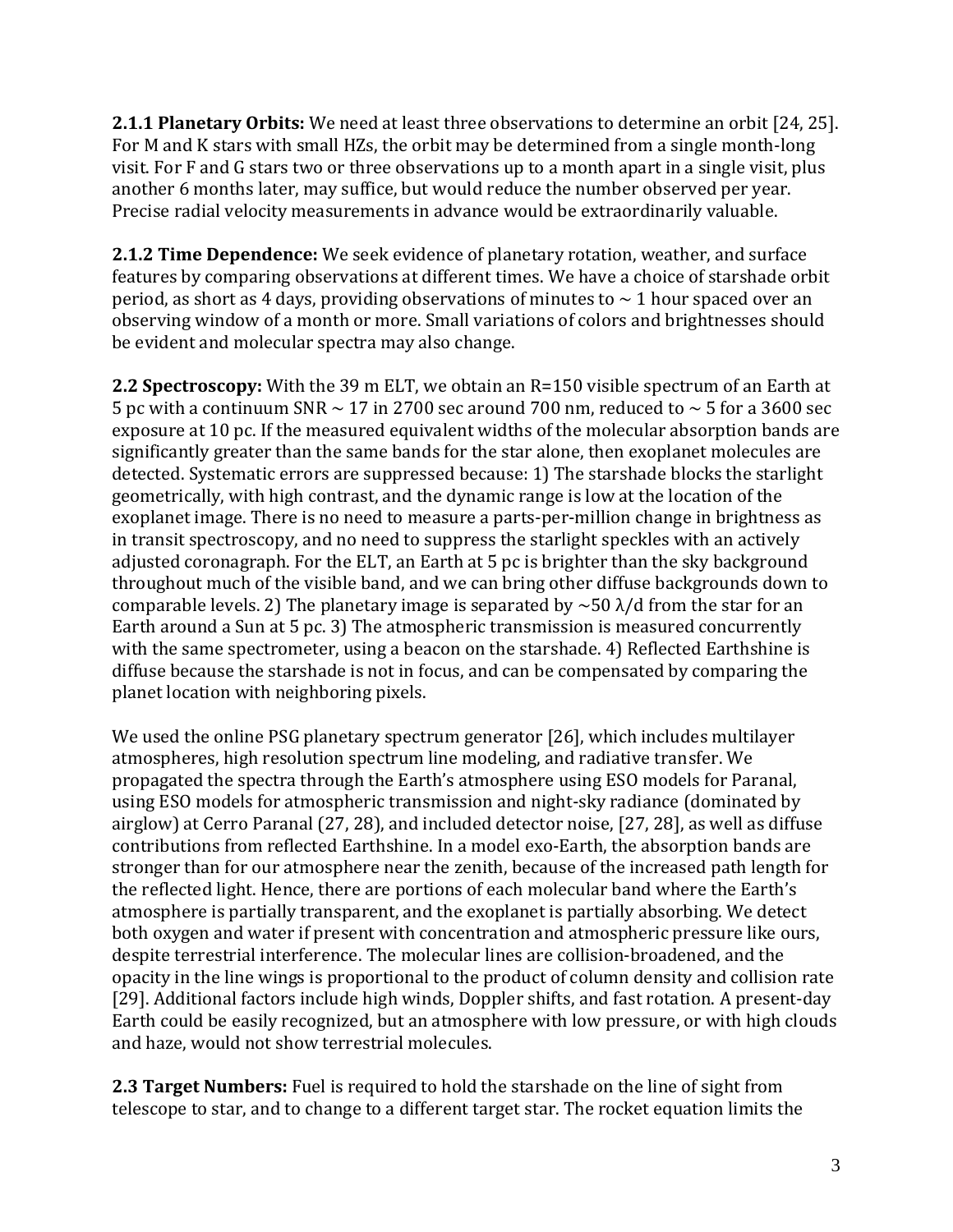number of observable targets [30]. We need high power ion engines, large solar arrays, large fuel tanks, and sufficient time for maneuvers. Observing angle constraints and long maneuvering times combine to give a rate of about 4 targets/year, but this rate may be increased by finding better orbital trajectories and observing strategies. It could also be reduced by staying longer with individual targets to determine exoplanet orbits. Fuel capacities govern the total number accessible before refueling; we budget enough fuel for 12 targets. Refueling 3 times would extend the mission to 12 years and 48 targets.



*Figure 3. Simulated spectra for planets at 5 pc with Strehl = 0.5. Top panel R = λ/δλ = 2500, bottom R=150. 1 pixel = λ0/2R = 0.14 nm for R = 2000 and 2.34 nm for R = 150 at λ<sup>0</sup> = 700 nm. Red curves are sky brightness at the ELT in Chile. Widths of curves are ± 1σ. Water and oxygen are seen on exo-Earth and not on exo-Venus, and methane registers on a 2 AU Jupiter.* 

| <b>Desired Observation</b> | Metric | <b>Design implication</b> |
|----------------------------|--------|---------------------------|
|----------------------------|--------|---------------------------|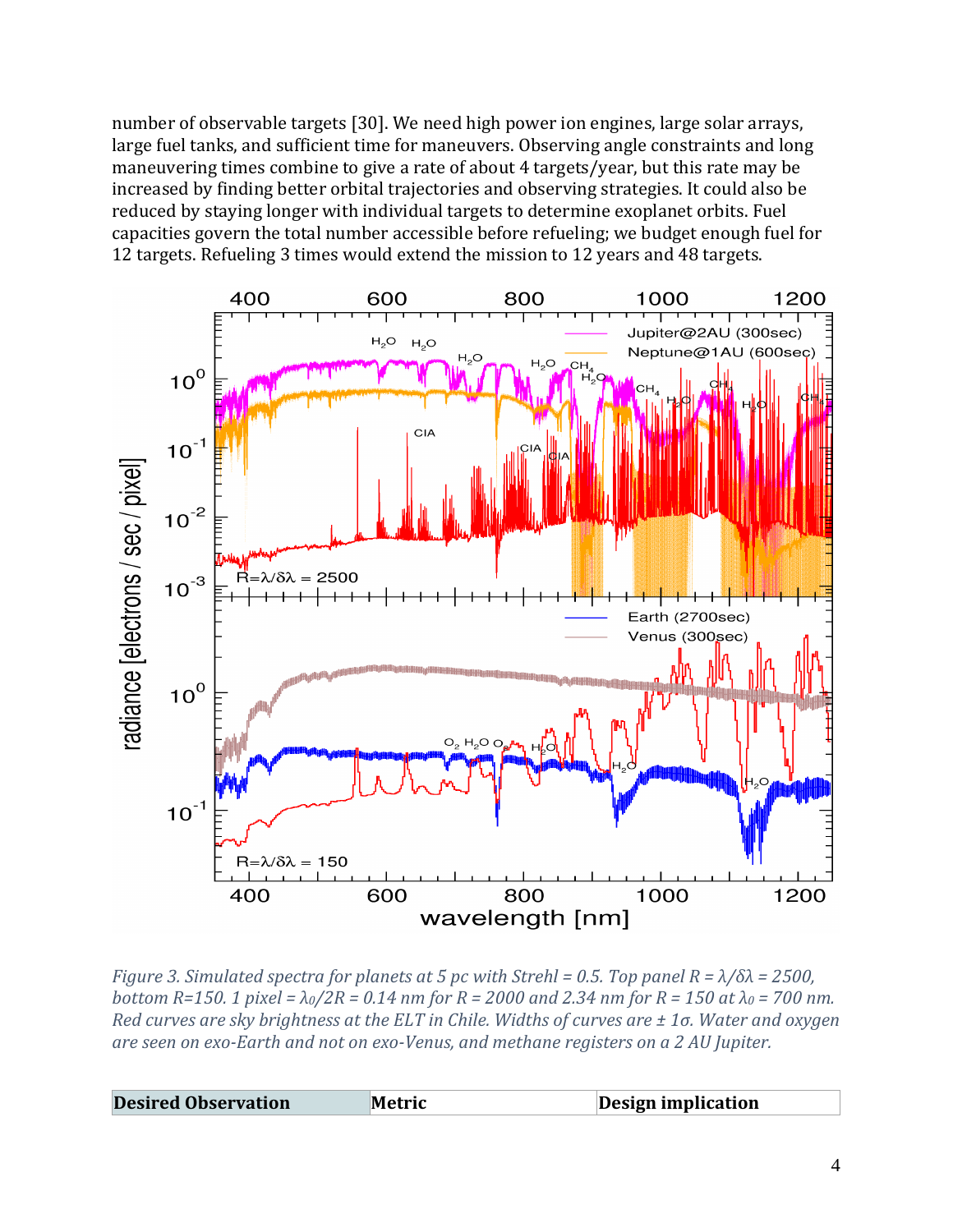| Colors of planets and comets<br>down to brightness of Mars<br>around Sun-like stars | Contrast 10 <sup>-11</sup> between star<br>and planet, including<br>starshade and telescope                         | Size, distance, design, and<br>tolerances of starshade;<br>wavelength range                                                               |
|-------------------------------------------------------------------------------------|---------------------------------------------------------------------------------------------------------------------|-------------------------------------------------------------------------------------------------------------------------------------------|
| $O_2$ , H <sub>2</sub> O in Earth-like planets at<br>5 pc in 1 hr.                  | 760, 720 nm bands with<br>$SNR > 10$ and $R > 150$                                                                  | Telescope size, Strehl ratio,<br>efficiency, exposure time,<br>Earthshine control                                                         |
| High R general planetary<br>spectra, including CH <sub>4</sub> bands                | R > 2500 over at least 500-<br>850 nm                                                                               | Starshade design, instrument<br>design                                                                                                    |
| Maximize observed targets                                                           | 12 stars prime mission, up<br>to $2.4 \pm 1.6$ Earth spectra<br>Objective: 48 stars in 12-<br>year extended mission | $\text{IWA} \sim 0.049$ arcsec (for M<br>stars)<br>Range for Earth spectra 7 pc<br>(sensitivity, exposure time)<br>Maneuvering capability |
| Exoplanet orbits and variability                                                    | 3 points covering $\geq 90^{\circ}$ of<br>orbit to 0.002" precision                                                 | Number & frequency of visits<br>per target                                                                                                |
| HZ Earth in bright exozodi                                                          |                                                                                                                     | $\sim$ 100x capability of WFIRST Angular resolution, contrast                                                                             |

# **3. Technical Requirements – Space Segment**

The table below summarizes a hypothetical set of mission requirements, without trade rife table below summarizes a hypothetical set of mission requirements, without trade<br>studies or optimization, in order to derive a rough cost estimate. The short answer from the



Team X study is that there is no known technical reason why such a system could not be built, and the budget for the most challenging item, the deployable starshade itself, is a small fraction of the total.

The orbiting starshade is designed to cast a deep shadow and its pointed sunflower shape is chosen based on diffraction calculations [19-21, 31]. The design with a central hub surrounded by tapered petals apodizes the diffraction pattern by approximating a hyper-Gaussian taper of opacity. Shape tolerances are greatly relaxed compared to designs for smaller telescopes, because the telescope itself provides high angular resolution and contrast. The shade is oriented to keep the Sun off the Earthfacing surface, but need not be perpendicular to the line of sight. The shade must be coated or shaped on the Earth-facing surface to minimize reflected Earthshine.

Chemical propulsion is required to hold the starshade on the line of sight during observations, matching the transverse component of the acceleration of the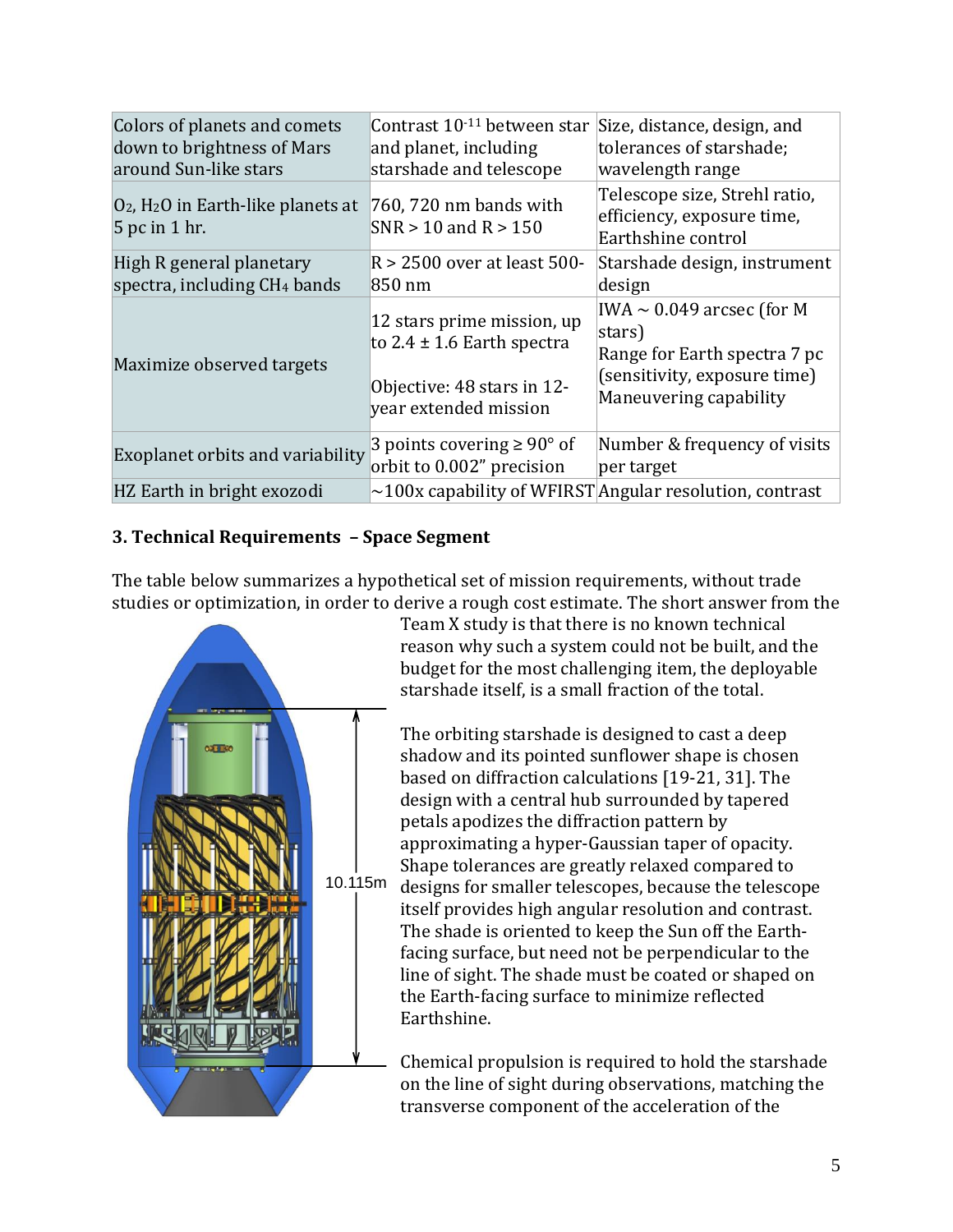observatory around the Earth's axis. Since the jets might be luminous enough to interfere with observations, we assume they must be capable of operating in pulsed mode with a duty cycle < 10%, which implies a requirement for up to 5000 N thrust. Solar electric propulsion (SEP) is required for retargeting, since each target-observatory-time combination requires a different orbit, matching the position and velocity to the telescope line of sight at the beginning of an observation. The starshade provides a beacon to support adaptive optics on the ground telescope, and a continuum light source to calibrate the atmospheric transmission at the molecular bands of interest. The beacon is on a gimbal to aim at the telescope within arcseconds, which provides its own beacon as an alignment target. The folded system barely fits the Falcon Heavy fairing in this Team-X concept, and could not accommodate all of the propulsion requirements in the table below.

| <b>Item</b>                         | <b>Desired values</b>                                                                                                                                                         | <b>Margin/Remarks</b>                                                                                                                     |
|-------------------------------------|-------------------------------------------------------------------------------------------------------------------------------------------------------------------------------|-------------------------------------------------------------------------------------------------------------------------------------------|
| Orbit type                          | Highly elliptical Earth orbit<br>Perigee > 1,000 km above surface<br>Distance during observation ><br>195,000 km<br>$N \geq 4$ -day period<br>Different orbit for each target | Higher orbits need less<br>maneuvering fuel. Observations<br>need not be at apogee. Integer<br>number of days for repeat<br>observations. |
| <b>Mission Class</b>                | Class A                                                                                                                                                                       |                                                                                                                                           |
| <b>Mission Duration</b>             | 3 yr prime mission, baseline                                                                                                                                                  | Objective: 4 x 3 yrs with 3<br>refueling visits                                                                                           |
| Starshade central disk              | $ 24.75 \text{ m} \text{ radius} $                                                                                                                                            | Team X baseline, not optimized                                                                                                            |
| Starshade petals                    | 48 petals, 24.75 m long                                                                                                                                                       |                                                                                                                                           |
| Starshade tolerance                 | Edge shape 5 mm, petal position $5$ Looser than for smaller<br>cm                                                                                                             | telescopes & starshades                                                                                                                   |
| Earthshine reflectance              | 0.5% (equivalent star mag $\sim$ 22)                                                                                                                                          | Limited by dust contamination                                                                                                             |
| Chemical fuel thruster<br>force     | 5000N                                                                                                                                                                         | $\sim$ 10% duty cycle during<br>observation to allow for<br>thruster luminosity                                                           |
| Ion thruster force                  | 4 N                                                                                                                                                                           | 8 AEPS 0.6 N thrusters at a time                                                                                                          |
| Propellants and<br>specific impulse | Biprop ( $N_2H_2 + N_2O_4$ ), 5000 kg, Isp<br>280 sec<br>Xenon 3000 kg; Isp 2700 sec                                                                                          | Redesign objectives, did not fit<br>rocket in Team-X study. Global<br>production of xenon in 2015 $\sim$<br>53,000 kg.                    |
| Dry Mass<br>Launch mass             | Dry: 14000 kg CBE + contingency<br>Wet: 22000 kg                                                                                                                              | Increased fuel from Team X                                                                                                                |
| Maneuvering<br>capability           | 775 m/s chemical, 3710 m/s<br>Xenon                                                                                                                                           | Objective for redesign                                                                                                                    |
| Launch Vehicle (LV)                 | Falcon Heavy, 22000 kg capacity                                                                                                                                               | Placeholder for future LV                                                                                                                 |
| Fairing                             | 4.6 m diam for Falcon Heavy                                                                                                                                                   | Too tight                                                                                                                                 |
| Solar Power                         | 116 kW                                                                                                                                                                        | Team X baseline                                                                                                                           |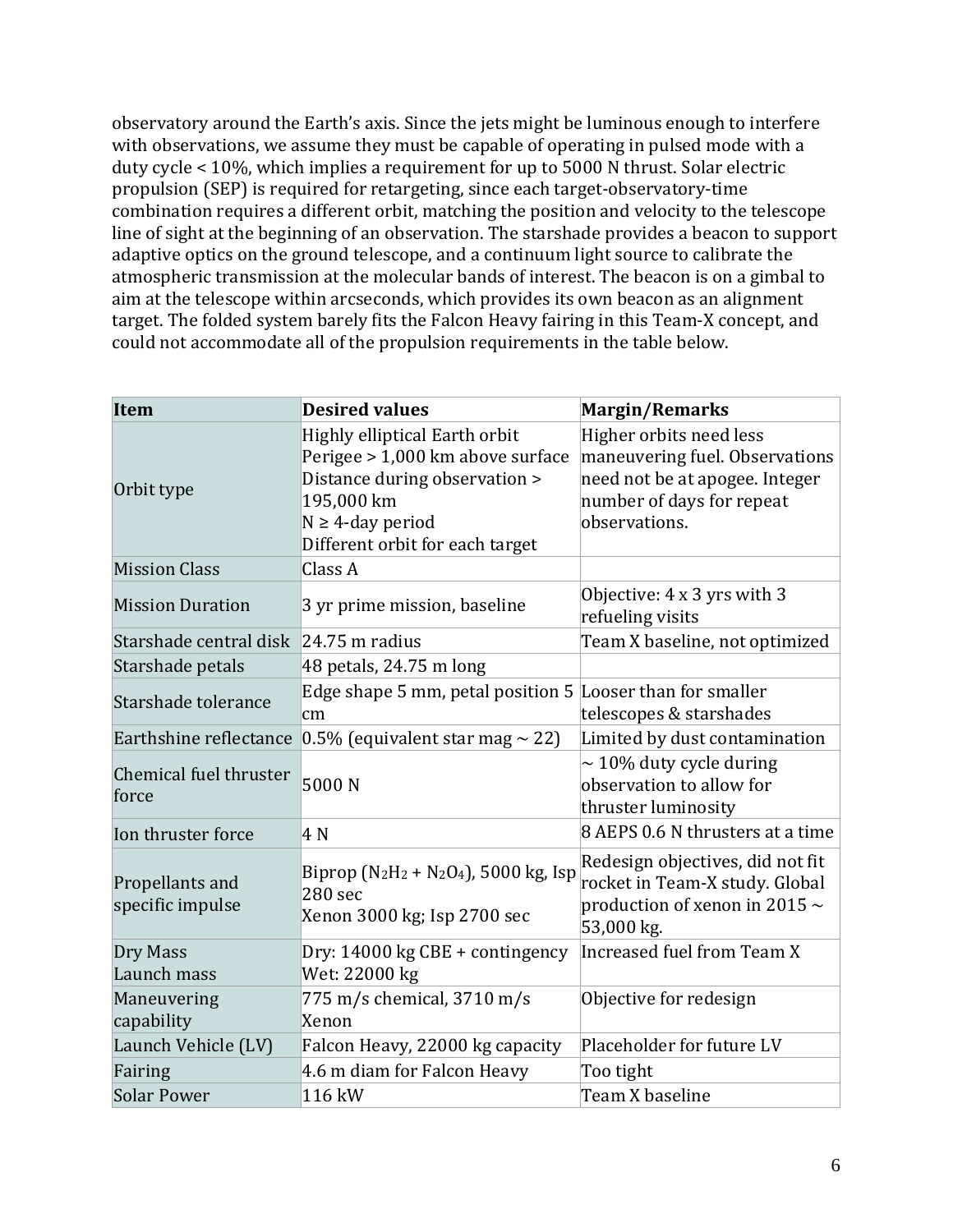| Communication                             | <b>NEN</b> (Near Earth Network)                                                                                                  |                                                                       |
|-------------------------------------------|----------------------------------------------------------------------------------------------------------------------------------|-----------------------------------------------------------------------|
| Navigation                                | High altitude GPS; ground station<br>signal timing                                                                               | GPS proven on MMS out to<br>187,000 km; GEONS software                |
| <b>Formation Sensing &amp;</b><br>control | Acquisition: imaging from<br>observatory camera                                                                                  | Requirements on ground<br>instrumentation and<br>communication        |
|                                           | Science: $\pm 2$ m using diffracted<br>starlight in pupil plane imager                                                           | Typical 1-minute dead band<br>cycle for pulsed jets                   |
| <b>Attitude Control</b>                   | 3-axis stabilized with jets, not<br>rotating                                                                                     | $\pm$ 1 deg sufficient                                                |
| Optical systems                           | Laser beacon for adaptive optics,<br>simulate $8th$ mag star. Continuum<br>light source to calibrate<br>atmospheric transmission | Like laser comm terminal<br>without the data system, needs<br>gimbal. |
| Radiation hardness                        | 100 kRad behind 100 mil. of Al                                                                                                   | 2000 trips through radiation<br>belts                                 |

# **Observing Angle Constraints**

| <b>Item</b>                   | <b>Target value</b>                  | <b>Remarks</b>                                                  |
|-------------------------------|--------------------------------------|-----------------------------------------------------------------|
| Sun angle from zenith         | $>108^\circ$                         | Astronomical night                                              |
| Target angle from<br>meridian | $< 30^{\circ}$                       | for fuel efficiency, could be<br>extended                       |
| Zenith angle                  | $~50^{\circ}$                        | for adaptive optics efficiency                                  |
| Angle from plane to LOS       | $90^\circ \pm 20^\circ$              | Cosine(Tilt angle) reduces<br>projected shadow size             |
| Sun-Earth-Target angle        | $\leq 110^{\circ}$                   | Wider than prior designs based on<br>tilt                       |
| Observing windows             | 2/year/target<br>1-9 months long     | Depends on target ecliptic latitude<br>and observatory (N or S) |
| Observations per target       | $1 + (30 \text{ days/orbit period})$ | Needs trade study                                               |
| Observation duration          | 1 hour typical                       | fuel limited                                                    |

# **Propulsion Requirements**

| Item                              | Value                                                     | Remarks                                                                      |
|-----------------------------------|-----------------------------------------------------------|------------------------------------------------------------------------------|
| Stationkeeping Delta V<br>$(N-S)$ | $\sim$ 120 m/s/hr $\times$ sin( $\delta$ )cos( $\theta$ ) | $\delta$ = declination. Due to observatory<br>acceleration. Zero at equator. |
| Stationkeeping Delta V<br>$(E-W)$ | $\sim$ 120 m/s/hr sin( $\theta$ )                         | $\theta$ = hour angle from meridian. Zero<br>at meridian.                    |
| Mean angle between<br>targets     | $60^{\circ}$                                              | For 12 prime targets; sqrt $(4\pi/N)$                                        |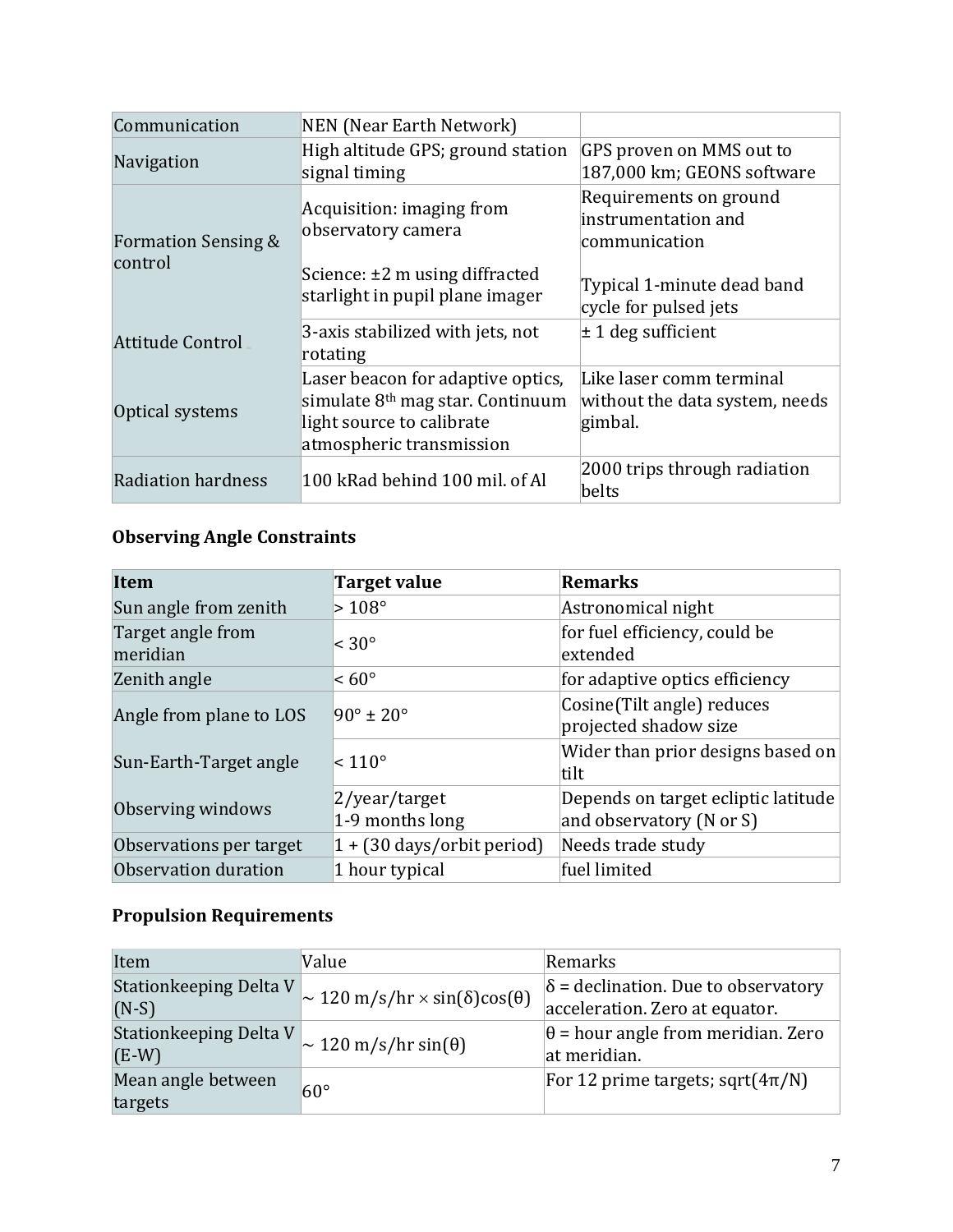| Transit time to next<br>target       | $\leq$ 2 months (average)                                        | Allows 4 targets/year                                 |
|--------------------------------------|------------------------------------------------------------------|-------------------------------------------------------|
| Retargeting Delta V<br>(small moves) | $ 40 \text{ m/s}/$ degree for small<br>moves, 4-day orbit        | Value for SEP; smaller DV for larger<br>orbit         |
| Retargeting Delta V                  | $ 300 \text{ m/s}$ for large moves via<br>near-escape and return | Budget; free parameter is time; orbit<br>study needed |

**4. Technical Requirements – Ground Segment:** The observatory requires a customized adaptive optics instrument compatible with a laser beacon, but is otherwise similar to designs already being developed for exoplanet studies with VLT [32, 33], Magellan Telescope [34-36], GMT, TMT, and ELT. The instrument must extract the laser wavelength for wavefront sensing, and block the laser light from the camera. Moreover, the starshade and its laser beacon and continuum source are not in the far field, so are not focused in the same plane as the star and planets. We recommend an additional coronagraphic stop at a plane conjugate to the starshade, to block stray light coming from the starshade itself (reflected Earthshine, sunlight scattered on the edges or micrometeoroid punctures or stiffening structure, starlight leaking through punctures, and starlight leaking around the edge). A shutter will close about once/minute while the starshade jets are firing, but their plumes will disappear within milliseconds when the jets are stopped. An IR sensor will image the pupil plane, where the IR starlight diffracted around the starshade can provide a position error signal. An integral field spectrometer surveys an entire exoplanet field at low resolution, and a fiber-fed spectrometer selects planets that are bright enough for higher spectral resolution, or that do not fall within the IFU field of view.

| Item                                    | <b>Baseline</b>                                 | <b>Remarks</b>                                                                            |
|-----------------------------------------|-------------------------------------------------|-------------------------------------------------------------------------------------------|
| Telescopes                              | 24 m GMT, 30 m TMT, 39<br>$\ln$ ELT             | Source photon noise from an Earth at 5 pc is<br>dominant for ELT                          |
| Adaptive optics<br>efficiency           | Strehl 0.5 at 700 nm                            | Requires laser beacon on starshade. Based<br>on MagAO-X plans for zenith Strehl = $0.7$ . |
| <b>Block starshade</b><br>light         | Lyot coronagraph;<br>starshade not in far field | Stop starlight leakage, sun glints, Earthshine                                            |
| Shutter                                 | <b>Block light from</b><br>stationkeeping jets  | Jets could be bright, so jets are pulsed on $\sim$ 1<br>min cycle. Item for future study. |
| Diffraction<br>limited camera<br>pixels | Nyquist $\lambda$ /2D = 1.3<br>milliarcsec      | Full spatial resolution for ELT                                                           |
| Camera FoV                              | 7 arcsec radius                                 | Isoplanatic patch; $\sim$ 100 Mpix                                                        |
| Integral field<br>spectrometer          | $R = 150$                                       | Large FoV to capture whole planetary<br>system. Need trade study for R.                   |
| Fiber fed<br>spectrometer               | $R = 150 \& R \ge 2500$                         | For selected planets                                                                      |
| Starshade offset<br>sensor              | $± 1$ m resolution                              | Pupil imaging of starshade IR diffraction                                                 |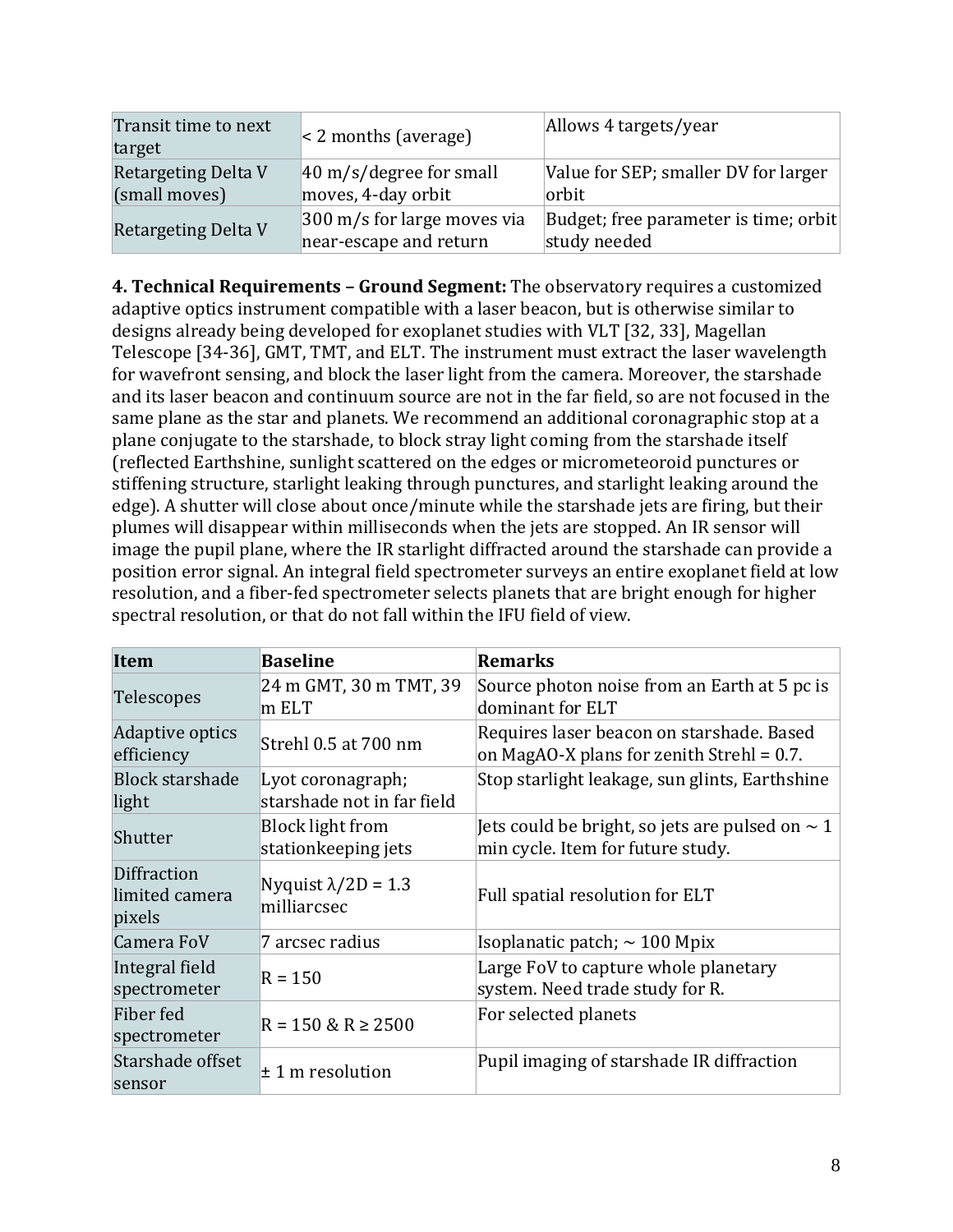# **5. Operational Concept:**

- 1. Launch into long elliptical orbit aimed towards top priority target star, phased to line up with observatory at chosen time and date, with correct velocity
- 2. Set starshade orientation, edge-on to Sun, nearly perpendicular to Line of Sight
- 3. Set up adaptive optics on ground, locking onto laser beacon, measuring relative position of star and starshade
- 4. Fine orbit adjustment to within 10 m at 1000 sec from encounter
- 5. Command starshade to close control loop on starshade position, using chemical thrust, maintain within  $\pm 2$  m tolerance to keep shadow dark (using error telemetry from ground)
- 6. Take multicolor images to identify exoplanet locations
- 7. Take IFU spectra for central region, OR within minutes, automatically set up fiber fed spectrometer for selected targets
- 8. Expose  $\sim 1/2$  hr depending on brightness, geometry, priority;  $\sim 1$  hr maximum
- 9. Command starshade to stop position control, aim orbit for repeat observation or next target, using solar electric propulsion, and repeat as needed
- 10. When fuel is nearly exhausted, await servicing mission, or aim for safe disposal

**6. Technology Drivers:** The orbiting starshade shares the technology development items of smaller starshades, currently being managed by the ExEP S5 technology program. Additional items are listed below.

| <b>Item</b>                             | <b>Value</b>                                           | Remarks                                                                        |
|-----------------------------------------|--------------------------------------------------------|--------------------------------------------------------------------------------|
| Improved surface to<br>limit Earthshine | $ 0.5\%$ dust coverage<br>assumed                      | Future study topic                                                             |
| Advanced adaptive<br>optics             | Strehl 0.5 assumed                                     | $ 0.7$ included in single-conjugate<br>MagAO-X plans for Magellan<br>Telescope |
| Robotic refueling                       | Unlimited life extension                               | In development with GSFC Restore-L,<br>DARPA RSGS, & commercial missions       |
| Ultra-lightweight<br>structure          | Existing concepts exceed<br>necessary shape tolerances | Alternatives possibly enabled by<br>relaxed tolerances                         |

**A key supporting technology is an orbiting laser beacon** to support advanced singleconjugate adaptive optics (SCAO) for all possible targets, all observatories, and all wavelengths including visible and possibly U-band ultraviolet, depending on AO progress and scientific demand. Without active propulsion during an observation, a single beacon can remain in the isoplanatic patch of a chosen target for up to 9000 seconds as shown by Marlow et al. [37]. The coming 30-m class ground-based telescopes will provide facilitylevel adaptive optics for the entire sky, but only at near-IR wavelengths, using multiple upgoing laser beams. A fleet of orbiting laser beacons would enable an angular resolution 12x better than with Hubble Space Telescope, and 3x better than with near-IR AO, though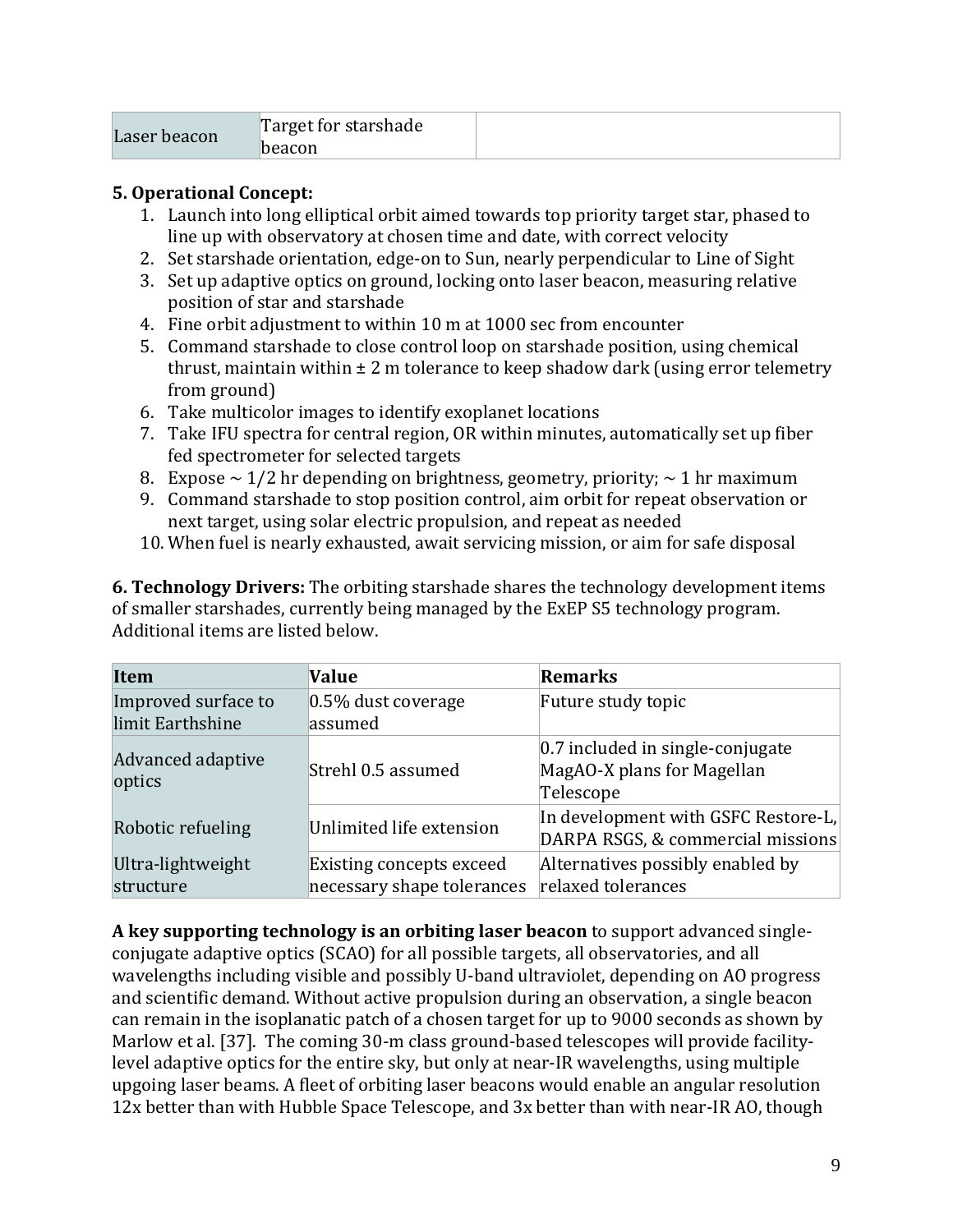with a low duty cycle. The weather could be monitored on all the planets, the heart on Pluto could be resolved, and 30th magnitude stars in nearby galaxies could be imaged in minutes. No other planned technology would provide this capability. A custom-designed SCAO instrument would be required; the beacon is not in the far field, the laser wavelength(s) would be different, and (unlike the starshade) the guide star moves during the observation.

**7. Organization, Partnership, and Current Status:** The NASA Exoplanets Exploration Program, managed by JPL for NASA Headquarters, Astrophysics Division, is the sponsor of the current work. The work was initiated at Goddard Space Flight Center by John Mather and Eliad Peretz and supported by Goddard internal funds. Contributors to the discussion include representatives of the GMT, TMT, and ELT observatories. Starshade performance was calculated by A. Harness (Princeton) and S. Shaklan (JPL). Simulated images were prepared by S. Shaklan and simulated spectra by S. Kimeswenger et al. (Universität Innsbruck) with support from S. Noll, N. Przybilla, and W. Kausch. Orbit calculations at GSFC were made by S. Hur-Diaz, C. Webster, D. Folta, D. Dichmann, R. Qureshi, and R. Pritchett. We thank R. Campbell, M. Cirasuolo, J. Kasdin, M. Greenhouse, M. Lake, N. Lewis, S. Hildebrandt Rafels, M. Turnbull, G. Villanueva, and K. Warfield for fruitful discussions.

The current technical objective is to complete a mission concept study for comparison with other missions. The Team X study produced a Master Equipment List as a basis for cost and mass calculation, but did not include an actual mechanical design. The starshade itself was scaled from designs for the HabEx starshade. However, even at the concept stage, the orbiting starshade could barely fit the selected Falcon Heavy launch mass capacity and fairing size, and could not observe enough target systems with the available fuel. To increase the number of targets to be visited, we will analyze a refueling option, consider alternate launch vehicles like the SLS and BFR, and attempt to reduce the dry mass to increase maneuverability.

**8. Schedule:** The Team X cost estimate was based on a launch in 2035. The assumed schedule was 94 months from Phase A through D. This allows for  $\sim$ 8 years of pre-phase A.

**9. Cost estimates:** The cost estimate was performed by Team X at JPL in May 2019. The base fiscal year was 2019, and the top-level cost was \$3.0 B in FY2019 dollars. The cost estimate includes Phase A through launch and 3 years of operation with 30% reserves on the development, and \$223M for the Falcon Heavy. The value is a ROM (rough order of magnitude) without a detailed design. The estimate does not include science operations, science community support, instrument development for the ground-based observatory, the technology development effort, or the fleet of orbiting laser beacons to demonstrate advanced adaptive optics. It also does not include the cost of refueling missions, or the possibility of a larger launcher. To estimate refueling costs we consider the International Space Station. The SpaceX Dragon capsule has docked autonomously with the ISS and costs an average of \$180 M/flight. The Lunar Gateway Power and Propulsion Element (PPE), with solar electric propulsion, is on contract for a 2022 launch at \$375 M, firm fixed price.

Considering all the possible changes from the Team-X concept, the parts not included, and three refueling modules, the total cost could approach \$4 B.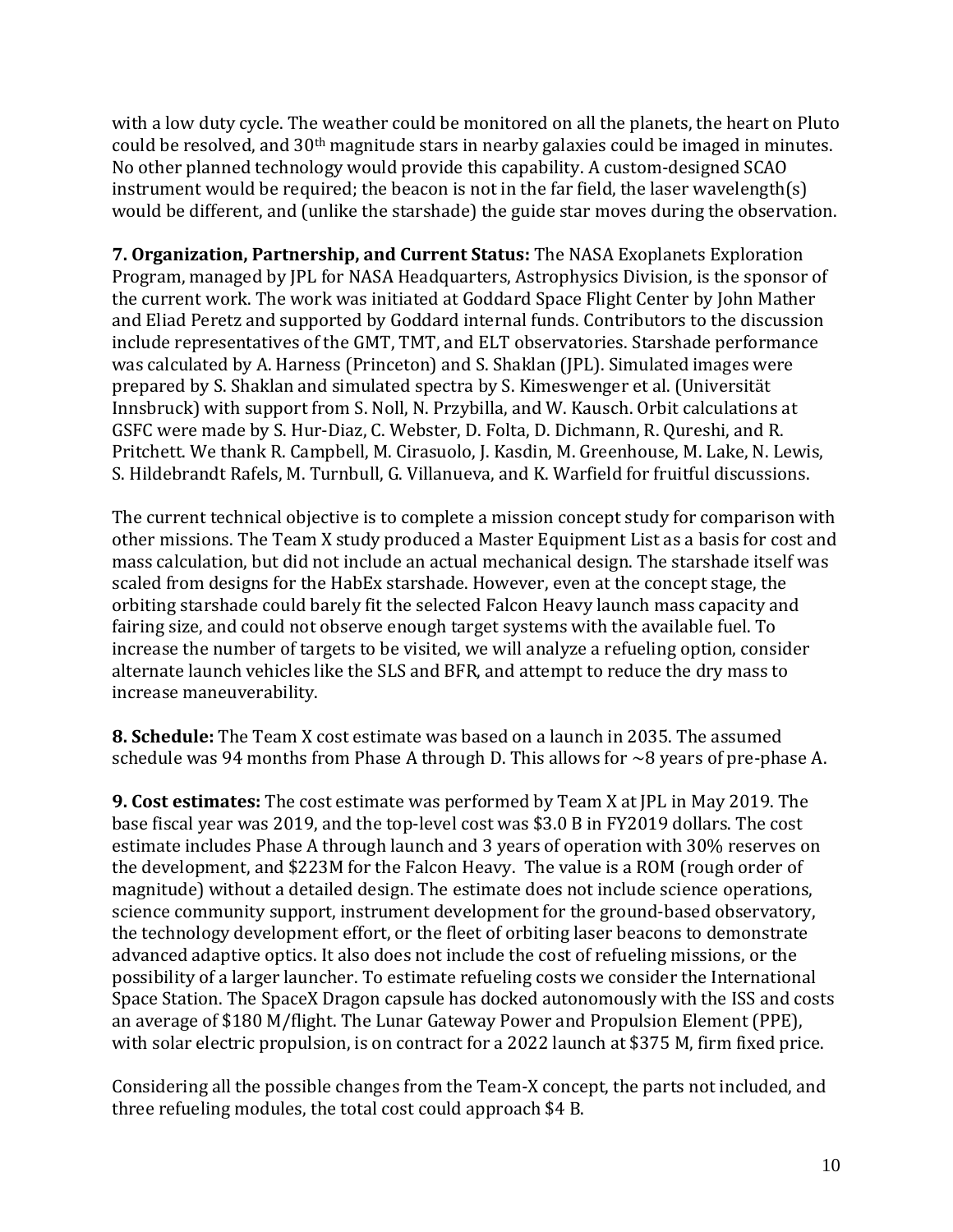# **Institutions**

<sup>1</sup>John Mather, 2Jonathan Arenberg, 3Simone D'Amico, 4Webster Cash, <sup>1</sup>Matthew Greenhouse, <sup>5</sup>Anthony Harness, 1Tiffany Hoerbelt, <sup>1</sup>Isabel Kain, 7Wolfgang Kausch, 7,8Stefan Kimeswenger, 9Carey Lisse, 10Stefan Martin, 11,12Stefan Noll, <sup>1</sup>Eliad Peretz, 7Norbert Przybilla, <sup>13</sup>Sara Seager, <sup>10</sup>Stuart Shaklan, <sup>14</sup>Ignas Snellen, <sup>10</sup>Phil Willems

<sup>1</sup>NASA, Goddard Space Flight Center, Greenbelt, MD 20771 USA.

<sup>2</sup>Northrop Grumman, One Space Park, R8/2789, Redondo Beach CA 90278

<sup>3</sup>Aeronautics and Astronautics Department, Durand Bldg., Room 262, 496 Lomita Mall,

Stanford University, Stanford, California 94305-4035

<sup>4</sup>University of Colorado, Boulder, CO 80309,

<sup>5</sup> Mechanical and Aerospace Engineering, Princeton University, Princeton, NJ 08544, USA <sup>7</sup> Institut für Astro- und Teilchenphysik, Universität Innsbruck, Technikerstr. 25/8, 6020 Innsbruck, Austria

<sup>8</sup> Instituto de Astronomía, Universidad Católica del Norte, Av. Angamos 0610, Antofagasta, Chile

<sup>9</sup> Johns Hopkins University Applied Physics Lab, 11100 Johns Hopkins Road, Mailstop 200- W230, Laurel MD 20723-6099

<sup>10</sup> Jet Propulsion Lab, California Institute of Technology, 4800 Oak Grove Drive, Pasadena, CA 91109, USA.

<sup>11</sup> Institut für Physik, Universität Augsburg, 86135 Augsburg, Germany

<sup>12</sup>Deutsches Fernerkundungsdatenzentrum, Deutsches Zentrum für Luft- und Raumfahrt, 82234 Weßling-Oberpfaffenhofen, Germany

<sup>13</sup> MIT, Department of Earth, Atmospheric, and Planetary Sciences, 77 Massachusetts Ave., Cambridge, MA 02139

<sup>14</sup>Leiden Observatory, Oort Building, Room 439, Postbus 9513, 2300 RA Leiden, The **Netherlands**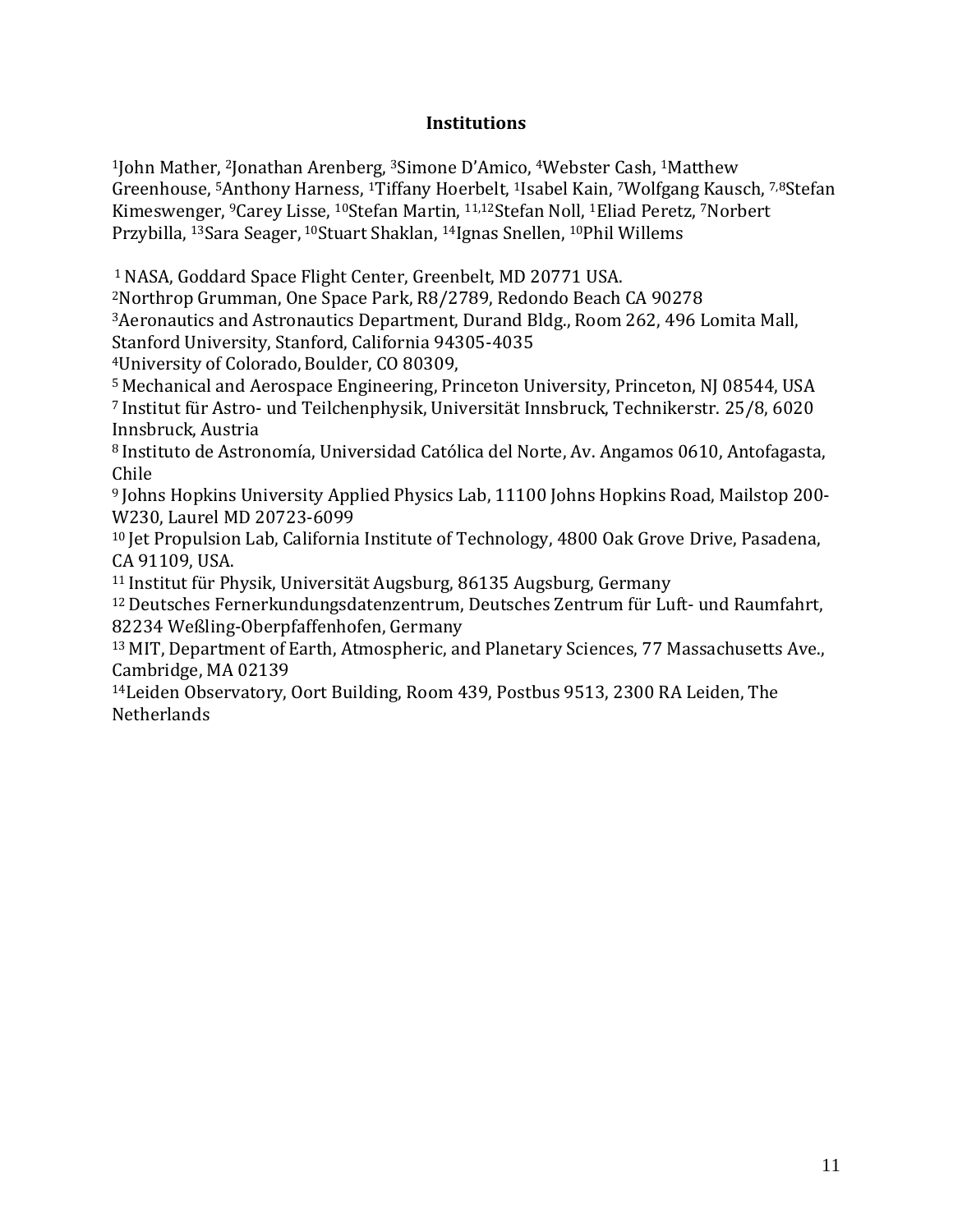## **References**

- [1] National Academies of Sciences, *Exoplanet Science Strategy*. Washington, DC: The National Academies Press, 2018.
- [2] S. Seager *et al.*, "The Exo-S probe class starshade mission," in *Techniques and Instrumentation for Detection of Exoplanets VII*, September 01, 2015, vol. 9605. [Online]. Available:<https://ui.adsabs.harvard.edu/abs/2015SPIE.9605E..0WS>
- [3] S. B. Shaklan *et al.*, "Error budgets for the Exoplanet Starshade (Exo-S) probe-class mission study," in *Techniques and Instrumentation for Detection of Exoplanets VII*, September 01, 2015, vol. 9605. [Online]. Available: <https://ui.adsabs.harvard.edu/abs/2015SPIE.9605E..0ZS>
- [4] R. Trabert *et al.*, "Design reference missions for the exoplanet starshade (Exo-S) probe-class study," in *Techniques and Instrumentation for Detection of Exoplanets VII*, September 01, 2015, vol. 9605. [Online]. Available: <https://ui.adsabs.harvard.edu/abs/2015SPIE.9605E..0YT>
- [5] V. P. Bailey *et al.*, "Lessons for WFIRST CGI from ground-based high-contrast systems," in *Space Telescopes and Instrumentation 2018: Optical, Infrared, and Millimeter Wave*, vol. 10698, M. Lystrup, H. A. MacEwen, and G. G. Fazio Eds., Proceedings of SPIE, 2018.
- [6] J. Krist *et al.*, "WFIRST coronagraph flight performance modeling," in *Space Telescopes and Instrumentation 2018: Optical, Infrared, and Millimeter Wave*, vol. 10698, M. Lystrup, H. A. MacEwen, and G. G. Fazio Eds., Proceedings of SPIE, 2018.
- [7] B. Lacy, D. Shlivko, and A. Burrows, "Characterization of Exoplanet Atmospheres with the Optical Coronagraph on WFIRST," *Astronomical Journal,* vol. 157, no. 3, Mar 2019, Art no. 132, doi: 10.3847/1538-3881/ab0415.
- [8] B. Mennesson *et al.*, "The WFIRST Coronagraph Instrument: a major step in the exploration of Sun-like planetary systems via direct imaging," in *Space Telescopes and Instrumentation 2018: Optical, Infrared, and Millimeter Wave*, vol. 10698, M. Lystrup, H. A. MacEwen, and G. G. Fazio Eds.,(Proceedings of SPIE, 2018.
- [9] M. J. Rizzo *et al.*, "WFIRST Coronagraph Integral Field Spectrograph Performance in the OS6 Observing Scenario," in *Space Telescopes and Instrumentation 2018: Optical, Infrared, and Millimeter Wave*, vol. 10698, M. Lystrup, H. A. MacEwen, and G. G. Fazio Eds., Proceedings of SPIE, 2018.
- [10] B. J. Seo *et al.*, "Hybrid Lyot Coronagraph for WFIRST: High Contrast Testbed Demonstration in Flight-like Low Flux Environment," in *Space Telescopes and Instrumentation 2018: Optical, Infrared, and Millimeter Wave*, vol. 10698, M. Lystrup, H. A. MacEwen, and G. G. Fazio Eds., Proceedings of SPIE, 2018.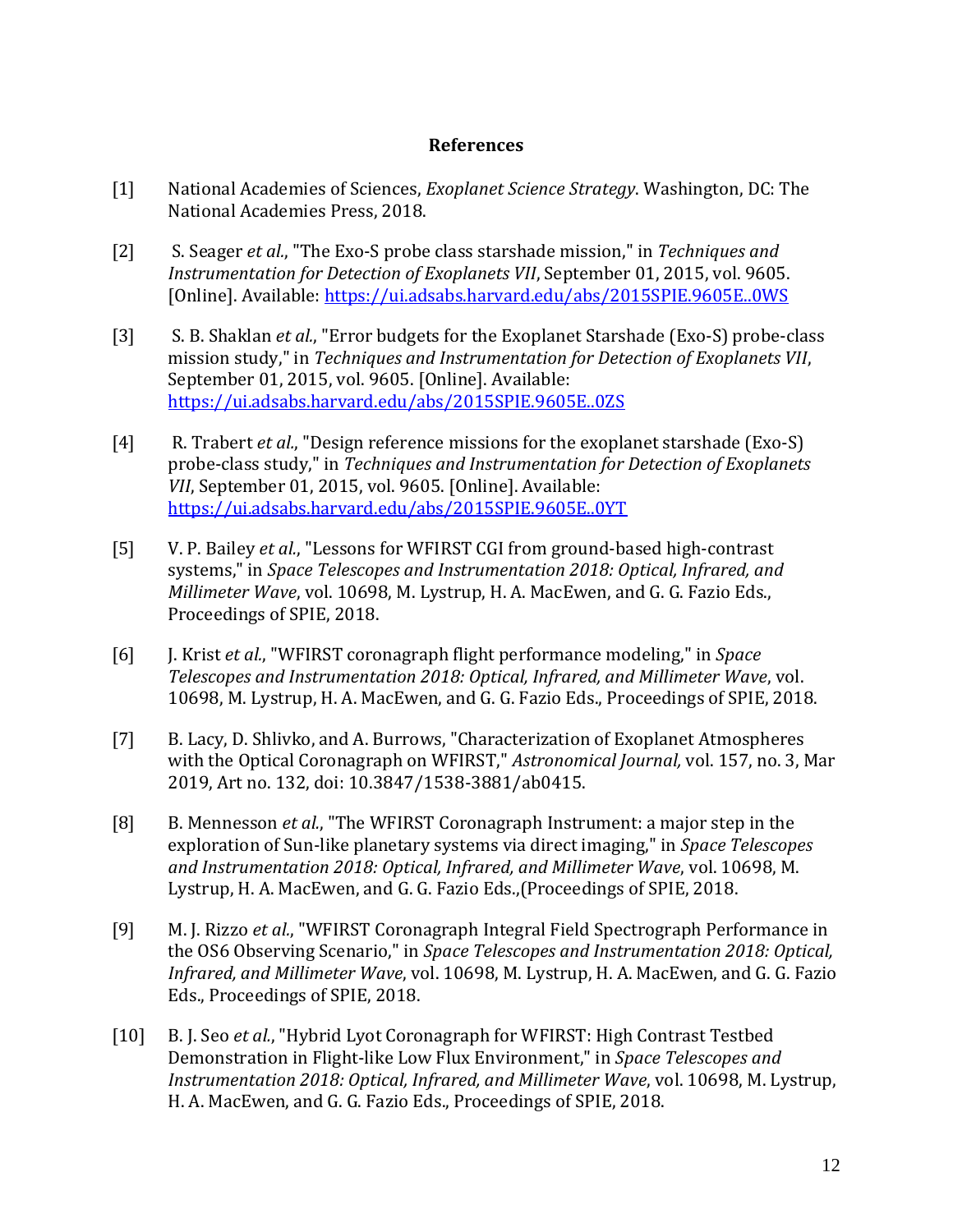- [11] E. Sidick, J. Krist, and I. Poberezhskiy, "WFIRST Coronagraph: Digging Dark-Holes with Partially Corrected Pupil Phase," in *Space Telescopes and Instrumentation 2018: Optical, Infrared, and Millimeter Wave*, vol. 10698, M. Lystrup, H. A. MacEwen, and G. G. Fazio Eds., Proceedings of SPIE, 2018.
- [12] B. S. Gaudi *et al.*, "The Habitable Exoplanet Observatory (HabEx)," in *Space Telescopes and Instrumentation 2018: Optical, Infrared, and Millimeter Wave*, vol. 10698, M. Lystrup, H. A. MacEwen, and G. G. Fazio Eds., Proceedings of SPIE, 2018.
- [13] S. Martin, M. Rud, D. Mawet, J. Nissen, S. Shaklan, and L. Marchen, "HabEx Space Telescope Exoplanet Instruments," in *Space Telescopes and Instrumentation 2018: Optical, Infrared, and Millimeter Wave*, vol. 10698, M. Lystrup, H. A. MacEwen, and G. G. Fazio Eds., Proceedings of SPIE, 2018.
- [14] S. Martin, M. Rud, P. Scowen, D. Stern, and J. Nissen, "HabEx Space Telescope Optical System Overview: General Astrophysics Instruments," in *Space Telescopes and Instrumentation 2018: Optical, Infrared, and Millimeter Wave*, vol. 10698, M. Lystrup, H. A. MacEwen, and G. G. Fazio Eds., Proceedings of SPIE, 2018.
- [15] A. J. E. Riggs, G. Ruane, K. Fogarty, L. Pueyo, and K. Balasubramanian, "Numerically Optimized Coronagraph Designs for the Habitable Exoplanet Imaging Mission (HabEx) Concept," in *Conference on Space Telescopes and Instrumentation - Optical, Infrared, and Millimeter Wave*, Austin, TX, Jun 10-15 2018, vol. 10698, BELLINGHAM: Spie-Int Soc Optical Engineering, in Proceedings of SPIE, 2018, doi: 10.1117/12.2313843. [Online]. Available: <Go to ISI>://WOS:000450864600025
- [16] J. Wang, D. Mawet, R. Y. Hu, G. Ruane, J. R. Delorme, and N. Klimovich, "Baseline requirements for detecting biosignatures with the HabEx and LUVOIR mission concepts," *Journal of Astronomical Telescopes Instruments and Systems,* vol. 4, no. 3, Jul 2018, Art no. 035001, doi: 10.1117/1.jatis.4.3.035001.
- [17] I. J. E. Jordan *et al.*, "Enhancing NGST Science: UMBRAS," in *Next Generation Space Telescope Science and Technology*, January 01, 2000, vol. 207, p. 468. [Online]. Available:<https://ui.adsabs.harvard.edu/abs/2000ASPC..207..468J>
- [18] C. J. Copi and G. D. Starkman, "The Big Occulting Steerable Satellite (BOSS)," *The Astrophysical Journal,* vol. 532, pp. 581-592, March 01, 2000.
- [19] W. Cash, "Detection of Earth-like planets around nearby stars using a petal-shaped occulter," *Nature,* vol. 442, pp. 51-53, July 01, 2006.
- [20] W. Cash, "Analytic Modeling of Starshades," *The Astrophysical Journal,* vol. 738, September 01, 2011.
- [21] N. J. Kasdin *et al.*, "Occulter design for THEIA," in *Techniques and Instrumentation for Detection of Exoplanets IV*, August 01, 2009, vol. 7440. [Online]. Available: <https://ui.adsabs.harvard.edu/abs/2009SPIE.7440E..05K>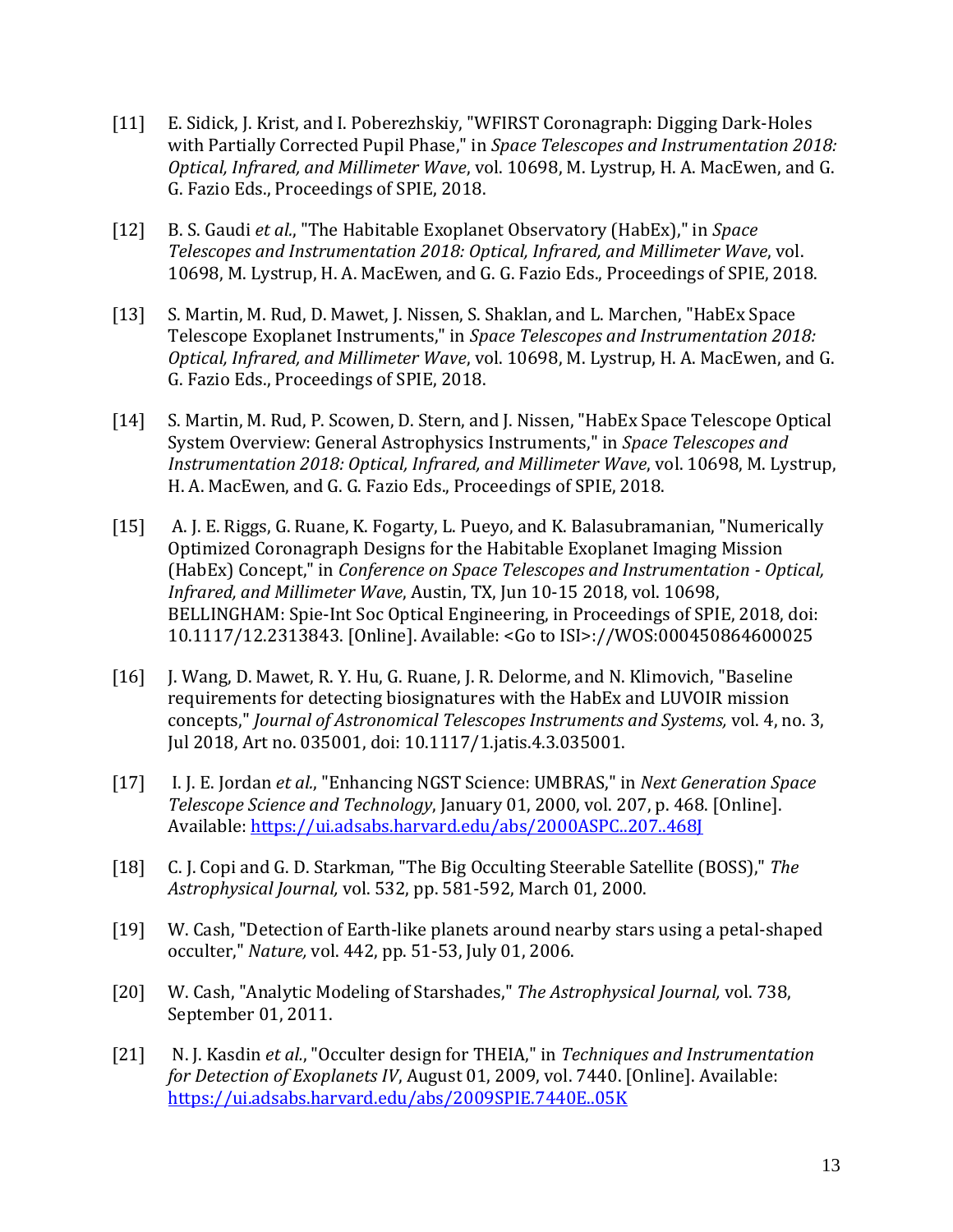- [22] C. A. Crow *et al.*, "Views from EPOXI: Colors in Our Solar System as an Analog for Extrasolar Planets," *The Astrophysical Journal,* vol. 729, March 01, 2011.
- [23] J. H. Madden and L. Kaltenegger, "A Catalog of Spectra, Albedos, and Colors of Solar System Bodies for Exoplanet Comparison," *Astrobiology,* vol. 18, pp. 1559-1573, December 01, 2018.
- [24] C. M. Guimond and N. B. Cowan, "The Direct Imaging Search for Earth 2.0: Quantifying Biases and Planetary False Positives," *Astronomical Journal,* vol. 155, no. 6, Jun 2018, Art no. 230, doi: 10.3847/1538-3881/aabb02.
- [25] C. M. Guimond and N. B. Cowan, "Three Direct Imaging Epochs Could Constrain the Orbit of Earth 2.0 inside the Habitable Zone," *The Astronomical Journal,* vol. 157, May 01, 2019.
- [26] G. L. Villanueva, M. D. Smith, S. Protopapa, S. Faggi, and A. M. Mandell, "Planetary Spectrum Generator: An accurate online radiative transfer suite for atmospheres, comets, small bodies and exoplanets," *Journal of Quantitative Spectroscopy and Radiative Transfer,* vol. 217, pp. 86-104, September 01, 2018.
- [27] A. Jones, S. Noll, W. Kausch, C. Szyszka, and S. Kimeswenger, "An advanced scattered moonlight model for Cerro Paranal," *Astronomy and Astrophysics,* vol. 560, December 01, 2013.
- [28] S. Noll *et al.*, "An atmospheric radiation model for Cerro Paranal I. The optical spectral range," *Astronomy & Astrophysics,* vol. 543, Jul 2012, Art no. A92, doi: 10.1051/0004-6361/201219040.
- [29] W. H. J. Childs, "Equivalent widths in the A and B bands of oxygen," *Astrophysical Journal,* vol. 77, no. 3, pp. 212-220, Apr 1933, doi: 10.1086/143459.
- [30] C. Stark, "Optimal Architectures and Survey Designs for Maximizing the Yields of Direct-Imaging Exoplanet Missions.," ed. Astro2020 Decadal Survey White Paper: National Academy of Sciences, 2019.
- [31] R. J. Vanderbei, E. Cady, and N. J. Kasdin, "Optimal Occulter Design for Finding Extrasolar Planets," *The Astrophysical Journal,* vol. 665, pp. 794-798, August 01, 2007.
- [32] J.-L. Beuzit *et al.*, "SPHERE: the exoplanet imager for the Very Large Telescope," *arXiv e-prints,*
- [33] H. M. Schmid *et al.*, "SPHERE/ZIMPOL high resolution polarimetric imager," (in English), *Astronomy & Astrophysics,* Article vol. 619, p. 37, Nov 2018, Art no. A9, doi: 10.1051/0004-6361/201833620.